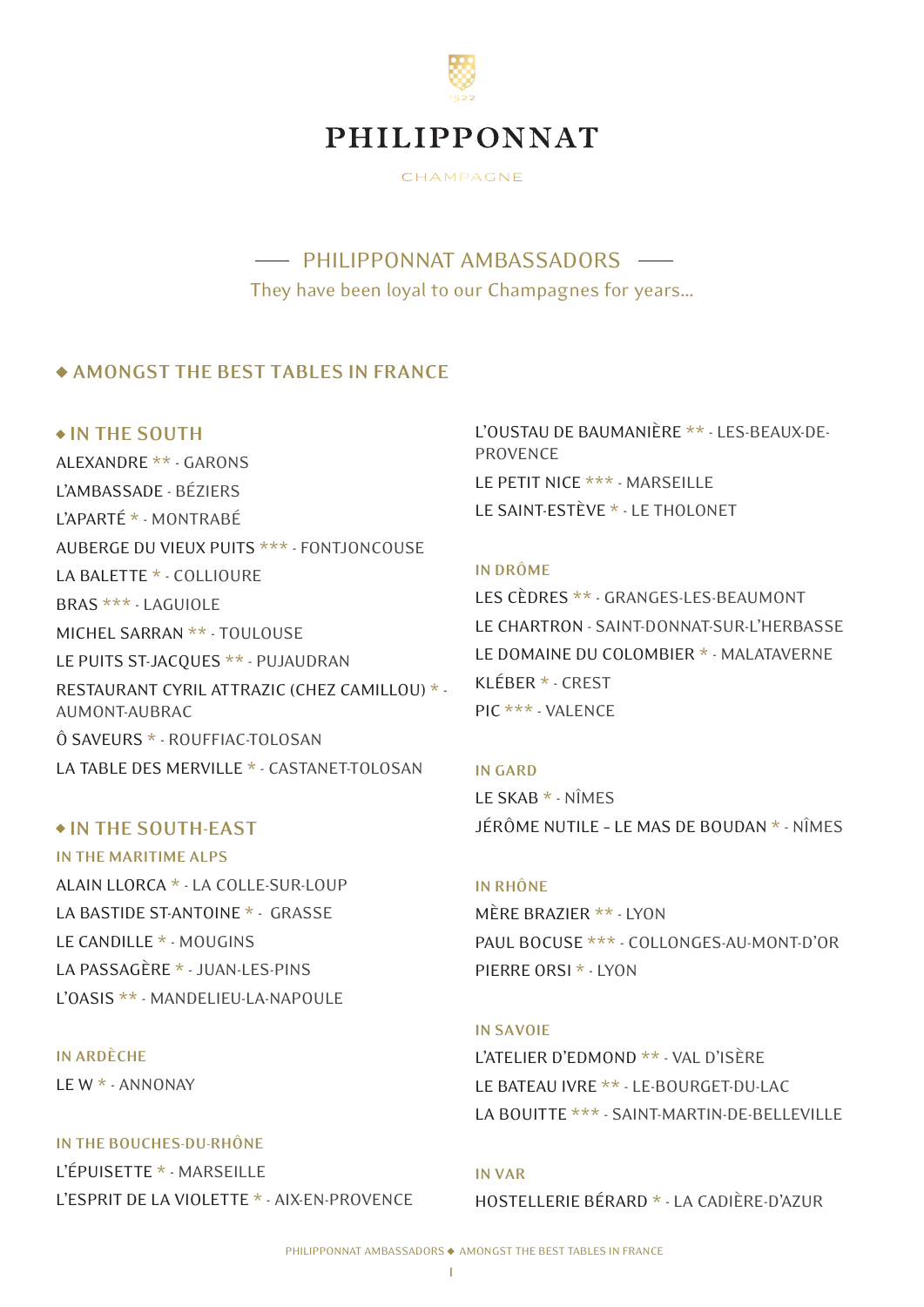

CHAMPAGNE

# - PHILIPPONNAT AMBASSADORS -They have been loyal to our Champagnes for years…

### **AMONGST THE BEST TABLES IN FRANCE**

#### **IN VAUCLUSE**

AUBERGE LA FENIÈRE \* - LOURMARIN LA BASTIDE DE CAPELONGUE \*\* - BONNIEUX CHRISTIAN ÉTIENNE \* - AVIGNON LA COQUILLADE - GARGAS MAISON PRÉVÔT \* - CAVAILLON LA VIEILLE FONTAINE HÔTEL D'EUROPE - AVIGNON XAVIER MATHIEU \* - JOUCAS

### **IN THE CENTER**

L'AMARYLLIS \* - CHÂLON-SUR-SAÔNE APICIUS \* - CLERMONT-FERRAND ASA - BLOIS AUX TERRASSES \* - TOURNUS ED. EM \* - CHASSAGNE-MONTRACHET GREUZE \* - TOURNUS HOSTELLERIE DE LEVERNOIS \* - LEVERNOIS JÉRÔME BROCHOT \* - MONTCEAU-LES-MINES LE LIÈVRE GOURMAND \* - ORLÉANS MAISON DECORET \* - VICHY MAISON LAMELOISE \*\*\* - CHAGNY MEULIEN \* - TOURNUS RÉGIS ET JACQUES MARCON \*\*\* - SAINT-BONNET-LE-FROID LA TOUR \* - SANCERRE

#### **IN THE SOUTH-WEST**

CHRISTOPHER COUTANCEAU \*\* - LA ROCHELLE CLAUDE DARROZE \* - LANGON L'ESSENTIEL \* - PÉRIGUEUX ÉTINCELLES - LA GENTILHOMMIÈRE \* - SAINTE-SABINE LA GRAND'VIGNE \*\* - MARTILLAC LA GRANDE MAISON DE BERNARD MAGREZ \*\* - BORDEAUX L'IMAGINAIRE \* - TERRASSON-LAVILLEDIEU L'OISON \* - CHANCELADE LE PRESSOIR D'ARGENT - GORDON RAMSAY \*\* - BORDEAUX LE SAINT-JAMES \* - BOULIAC LE VIEUX LOGIS \* - TRÉMOLAT

### **IN THE PARIS AREA**

AKRAME \* - PARIS ALAIN DUCASSE AU PLAZA ATHÉNÉE \*\*\* - PARIS ALLÉNO PARIS – PAVILLON LEDOYEN \*\*\* - PARIS APICIUS \* - PARIS ASTRANCE \*\*\* - PARIS L'ARÔME \* - PARIS ARPÈGE \*\*\* - PARIS LE BAUDELAIRE \* - PARIS BENOIT \* - PARIS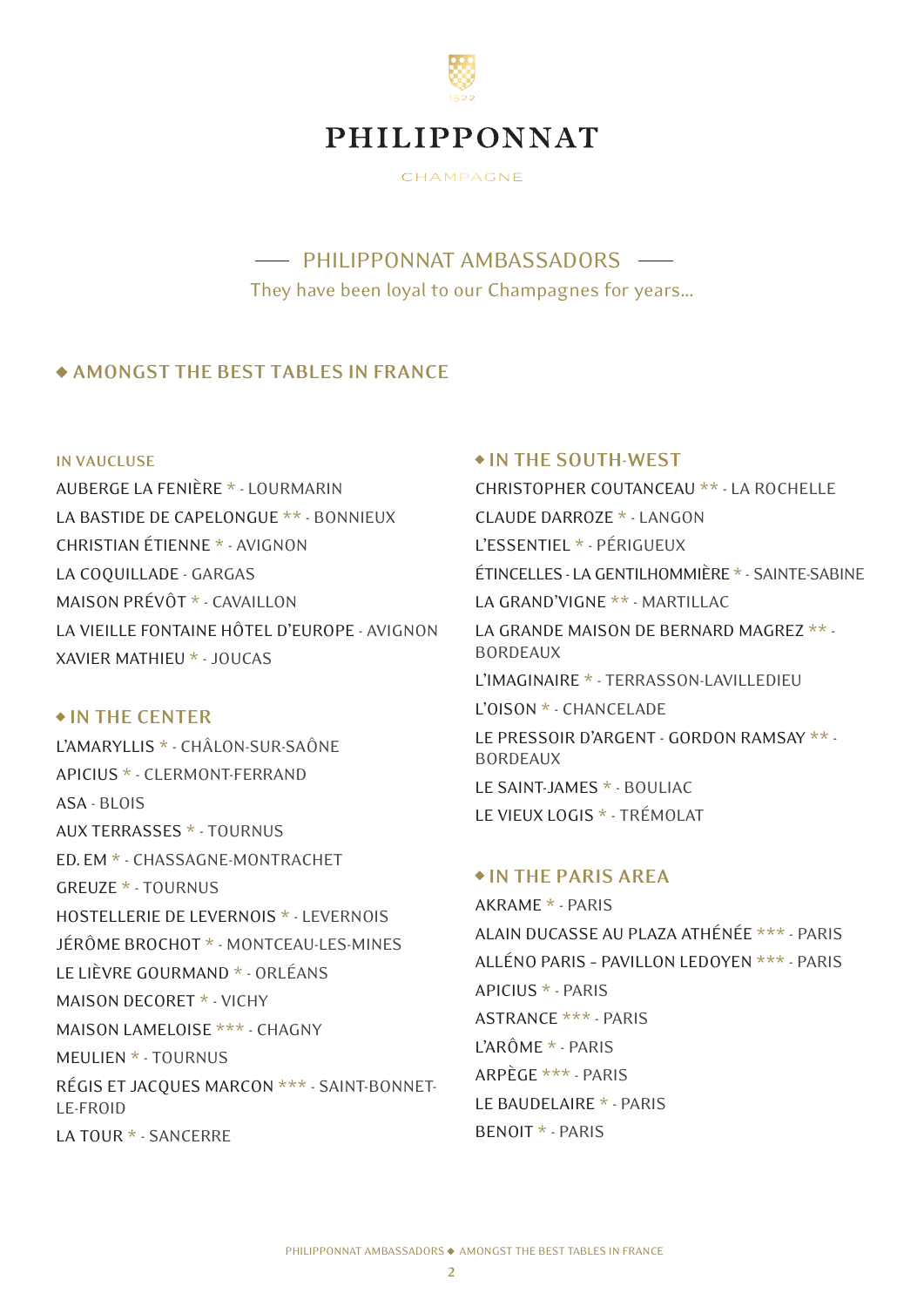

CHAMPAGNE

# - PHILIPPONNAT AMBASSADORS They have been loyal to our Champagnes for years…

### **AMONGST THE BEST TABLES IN FRANCE**

CARRÉ DES FEUILLANTS \*\* - PARIS LA DAME DE PIC \* - PARIS ÉPICURE AU BRISTOL \*\*\* - PARIS HÉLÈNE DARROZE \* - PARIS GUY SAVOY \*\*\* - PARIS IL VINO \* - PARIS ITINÉRAIRES \* - PARIS LE JULES VERNE \* - PARIS LASSERRE \* - PARIS MAISON ROSTANG \*\* - PARIS LE MEURICE ALAIN DUCASSE \*\* - PARIS PALAIS DE L'ELYSÉE - PARIS PENATI AL BARETTO \* - PARIS PIERRE GAGNAIRE \*\*\* - PARIS PUR' – JEAN-FRANCOIS ROUQUETTE \* - PARIS ST-JAMES \* - PARIS LA SCÈNE \* - PARIS LA TABLE DU CONNÉTABLE \* - CHANTILLY LE TAILLEVENT \*\* - PARIS

### **IN THE NORTH-EAST**

L'ASSIETTE CHAMPENOISE \*\*\* - TINQUEUX LES CRAYÈRES – LE PARC \*\* - REIMS LE FOCH \* - REIMS LE GRAND CERF \* - MONTCHENOT HOSTELLERIE LA BRIQUETERIE \* - VINAY LE MILLÉNAIRE \* - REIMS

### **IN THE NORTH**

L'ARBRE \* - GRUSON LE CERISIER \* - LAVENTIE LA LAITERIE \* - LAMBERSART MEURIN \*\* - BUSNES

## **IN THE EAST**

AUBERGE AU BŒUF \* - SESSEINHEIM LA COUR D'ALSACE - OBERNAI LE KASBÜR \* - SAVERNE LA NOUVELLE AUBERGE \* - WIHR-AU-VAL HOSTELLERIE DU ROSENMEER \* - ROSHEIM LE CHÂTEAU D'ADOMENIL\* - LUNÉVILLE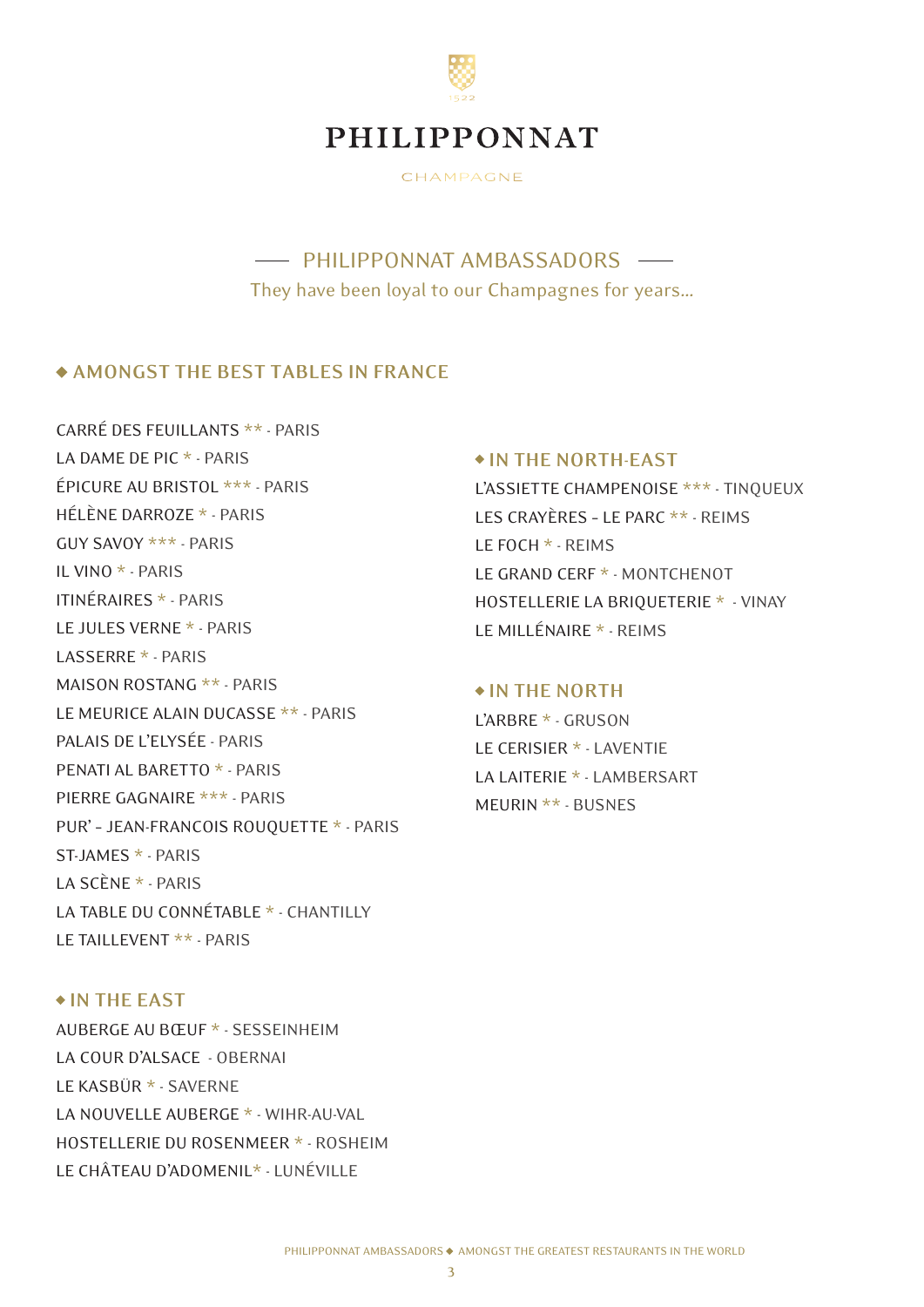

CHAMPAGNE

# - PHILIPPONNAT AMBASSADORS They have been loyal to our Champagnes for years…

## **AMONGST THE GREATEST RESTAURANTS IN THE WORLD**

 **IN GERMANY** CAFÉ DE PARIS - HAMBURG **PIEMONTE** PIAZZA DUOMO **\*\*\*** - ALBA ANTICA CORONA REALE **\*\*** - CERVERE

 **IN ITALY ABRUZZO** RISTORANTE REALE \*\*\* - CASTEL DI SANGRO

**CAMPANIA** TORRE DEL SARACINO \*\* - VICO EQUENSE

**EMILIA-ROMAGNA** OSTERIA FRANCESCANA \*\*\* - MODENA IL RIGOLETTO RISTORANTE \*\* - REGGIOLO

**LOMBARDIA** MUDEC \*\* - MILANO CASUAL RISTORANTE \* - BERGAMO DA VITTORIO \*\*\* - BRUSAPORTO DEVERO RISTORANTE \*\* - CAVENAGO DI BRIANZA RISTORANTE CRACCO \*\* - MILANO RISTORANTE DAL PESCATORE \*\*\* - RUNATE, CANNETO SULL'OGLIO

PICCOLO LAGO \*\* - VERBANIA

### **MARCHE**

ULIASSI \*\* - SENIGALLIA

**TOSCANA** ENOTECA PINCHIORRI **\*\*\*** - FIRENZE

**TRENTINO ALTO ADIGE** ST. HUBERTUS **\*\*** - SAN CASSIANO

**UMBRIA** VISSANI **\*\*** - CIVITELLA DEL LAGO

**VENETO** PERBELLINI **\*\*** - ISOLA RIZZA ANTICA OSTERIA CERA **\*\*** - LUGHETTO

### **IN JAPAN**

HAYAMA TERRACE - KANAGAWA CHEZ INNO - TOKYO L'ÉCRIN - TOKYO RESTAURANT FEU \* - TOKYO HAMADA-YA \*\*\* - TOKYO RESTAURANT LA FINS - TOKYO LA ROCHELLE MINAMI-AOYAMA - TOKYO LA TOUR D'ARGENT TOKYO \* - TOKYO MAISON DE CAVIAR BELUGA - TOKYO MARGOTTO E BACIARE - TOKYO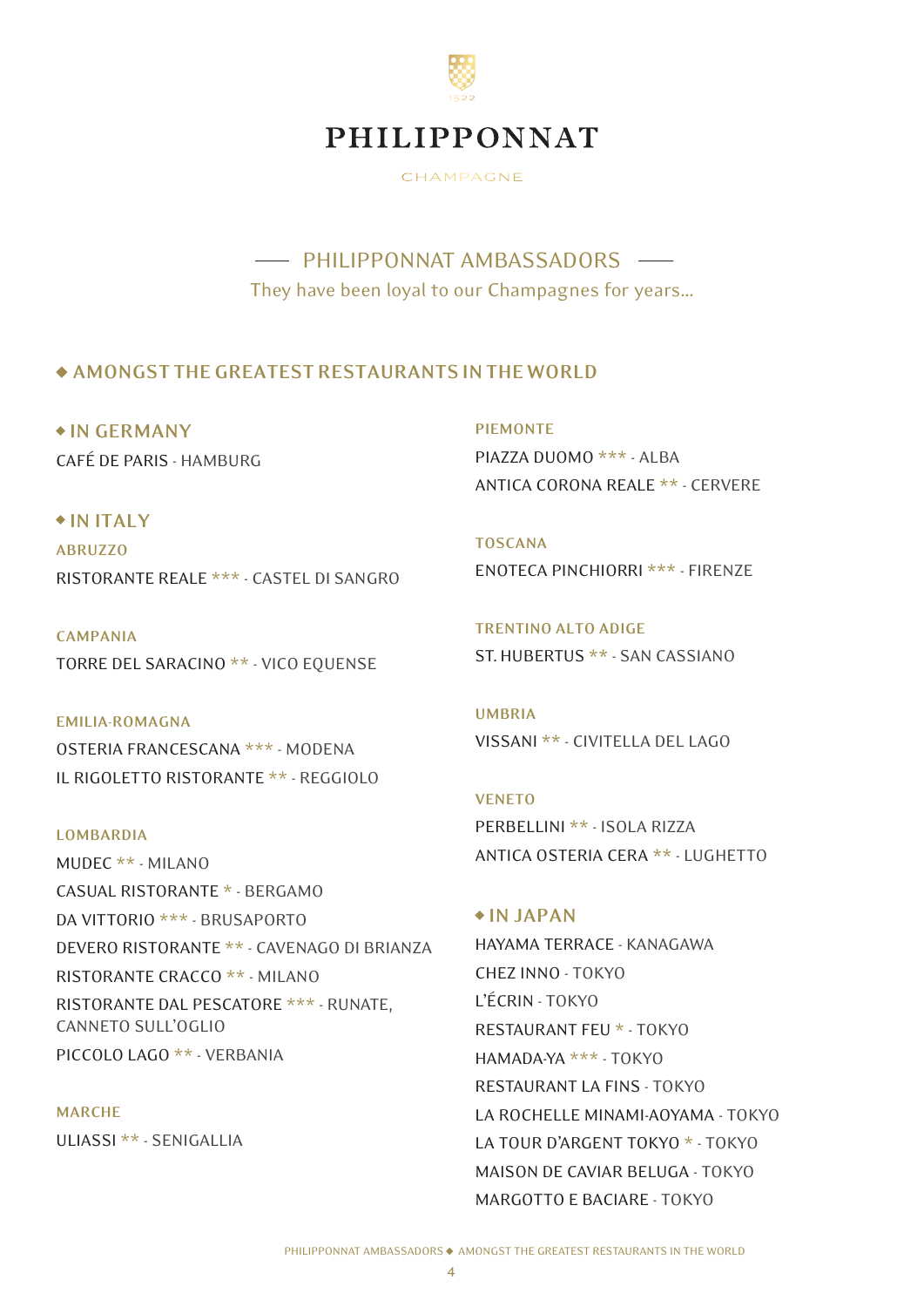

CHAMPAGNE

# - PHILIPPONNAT AMBASSADORS -They have been loyal to our Champagnes for years…

### **AMONGST THE GREATEST RESTAURANTS IN THE WORLD**

### **IN SPAIN**

**IN THE BASQUE COUNTRY** AKELARRE \*\*\* - SAN SEBASTIÁN ALAMEDA \* - FONTARRABIE ARZAK \*\*\* - SAN SEBASTIÁN MARTÍN BERASATEGUI \*\*\* - LASARTE MUGARITZ \*\* - ERRENTERIA REKONDO - SAN SEBASTIÁN

### **IN SWEDEN**

HEAVEN 23 - GOTHIA TOWERS - GÖTEBORG INCONTRO - GOTHIA TOWERS - GÖTEBORG UPPER HOUSE DINING \* - GOTHIA TOWERS - GÖTEBORG HOTEL DIPLOMAT – STOCKHOLM

 **IN SWITZERLAND** PAVILLON \* - ZÜRICH

### **IN THE UNITED KINGDOM**

**IN ENGLAND** KAI MAYFAIR \* - LONDON RABY HUNT \*\* - DARLINGTON

#### **IN SCOTLAND**

CASTLE TERRACE RESTAURANT - EDINBURGH THE KITCHIN \* - EDINBURGH

### **IN THE U.S.A**

BATTERSBY - NEW YORK BLUE RIBBON - NEW YORK CAPITALE - NEW YORK ELEVEN MADISON PARK \*\*\* - NEW YORK ESCA - NEW YORK HARVARD CLUB OF NEW YORK CITY - NEW YORK HILTON TIMES SQUARE - NEW YORK JEAN-GEORGES \*\*\* - NEW YORK JW MARRIOTT ESSEX HOUSE - NEW YORK LAFAYETTE - NEW YORK PER SE \*\*\* - NEW YORK TELEPAN - NEW YORK